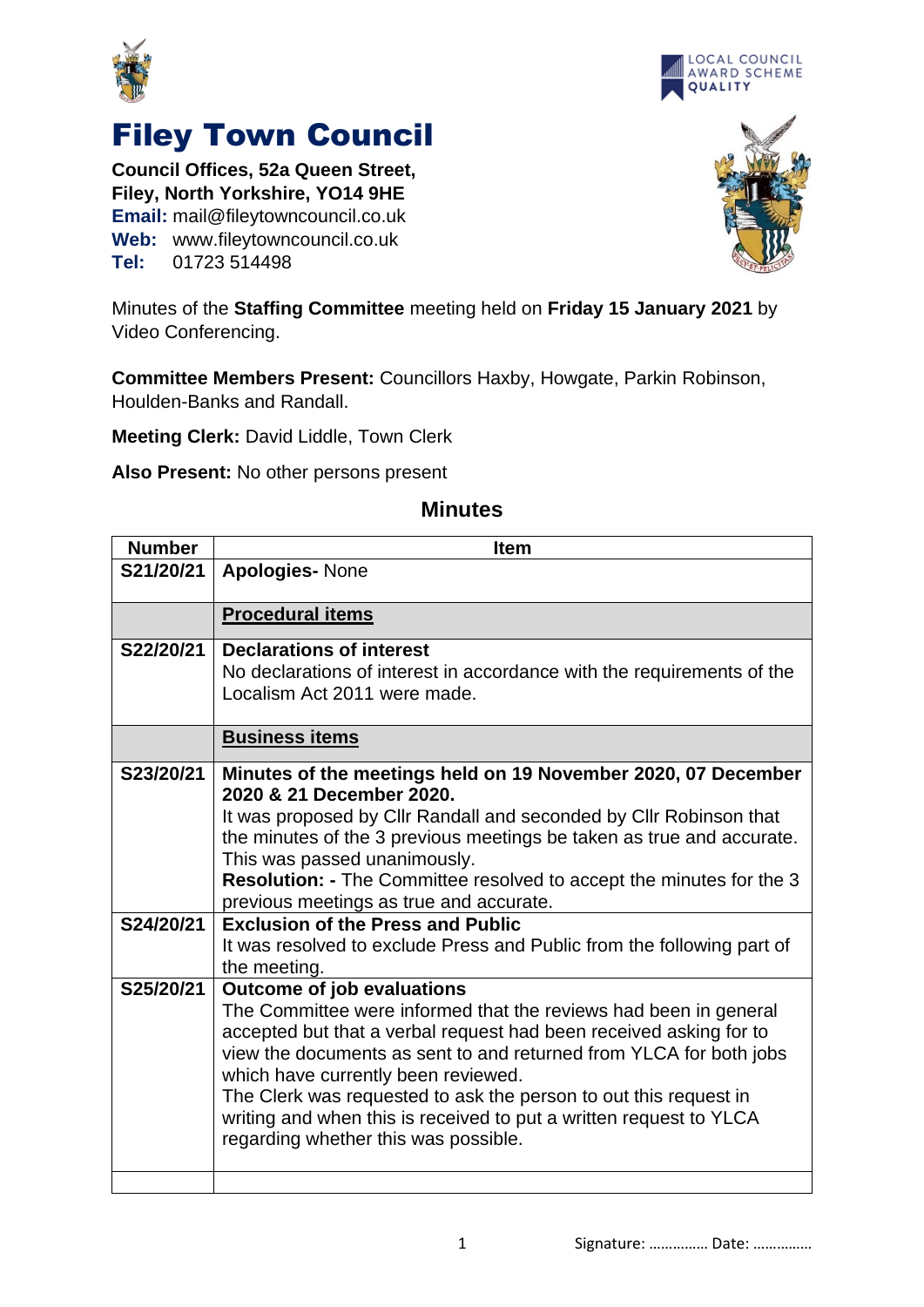



| S25/20/21 | <b>HR Matters</b>                                                              |  |
|-----------|--------------------------------------------------------------------------------|--|
|           | The following were all proposed on block by Cllr Houlden-Banks and             |  |
|           | seconded by Cllr Robinson.                                                     |  |
|           | Staff appraisals would be conducted during February on dates                   |  |
|           | to be arranged. (this would be arranged on the return of the                   |  |
|           | member of staff on holiday).                                                   |  |
|           | The Office to be manned at all times other than Bank Holidays                  |  |
|           | and weekends.                                                                  |  |
|           | The Office to be open to the public Monday $-$ Friday 9:00 am to               |  |
|           | 12:30 pm and 1:00pm to 4:00pm with the phones manned at all                    |  |
|           | times.                                                                         |  |
|           | The staff working hours to be Mon-Thurs 8:30am-4:30pm and Fri                  |  |
|           | 8:30 am to 4:00 pm with 30 minutes for lunch.                                  |  |
|           | A copy of the Holiday control sheets to be printed off and placed<br>$\bullet$ |  |
|           | in a folder for viewing when required.                                         |  |
|           | These were passed unanimously                                                  |  |
|           | Resolution: The Committee resolved the following:                              |  |
|           | Staff appraisals would be conducted during February on dates                   |  |
|           | to be arranged. (this would be arranged on the return of the                   |  |
|           | member of staff on holiday).                                                   |  |
|           | The Office to be manned at all times other than Bank Holidays                  |  |
|           | and weekends.                                                                  |  |
|           | The Office to be open to the public Monday $-$ Friday 9:00 am to               |  |
|           | 12:30 pm and 1:00pm to 4:00pm with the phones manned at all                    |  |
|           | times.                                                                         |  |
|           | The staff working hours to be Mon-Thurs 8:30am-4:30pm and Fri                  |  |
|           | 8:30 am to 4:00 pm with 30 minutes for lunch.                                  |  |
|           | A copy of the Holiday control sheets to be printed off and placed              |  |
|           | in a folder for viewing when required.                                         |  |
|           | Holiday carry due to the difficulties of the current situation it was          |  |
|           | requested by the Clerk that the limit of holiday carryover be extended         |  |
|           | from 5 days to 10 days for the next year.                                      |  |
|           | After considerable discussion it was proposed by Cllr Houlden-Banks            |  |
|           | and seconded by Cllr Robinson that the carryover days remain at 5              |  |
|           | days.                                                                          |  |
|           | An amendment was then proposed by CIIr Haxby and seconded by CIIr              |  |
|           | Parkin that the carryover days be increased to 10 days for one year            |  |
|           | only. A vote was taken, and the proposal was not carried by 3 votes            |  |
|           | against 2 votes for and 1 abstention.                                          |  |
|           | The other proposal then became the substantive proposal a vote was             |  |
|           | taken, and the proposal was carried 3 votes for 2 against and 1                |  |
|           | abstention.                                                                    |  |
|           | <b>Resolution:</b> The Committee resolved to leave the carryover holidays      |  |
|           | to a maximum of 5 days.                                                        |  |
|           |                                                                                |  |
|           | It was also agreed that the Job Descriptions and Contracts for all             |  |
|           | employees be reviewed and republished to all before the end of march.          |  |
|           | The Town Clerk and RFO role would also be evaluated as soon as                 |  |
|           | possible. With a target of submission by the end of the month.                 |  |